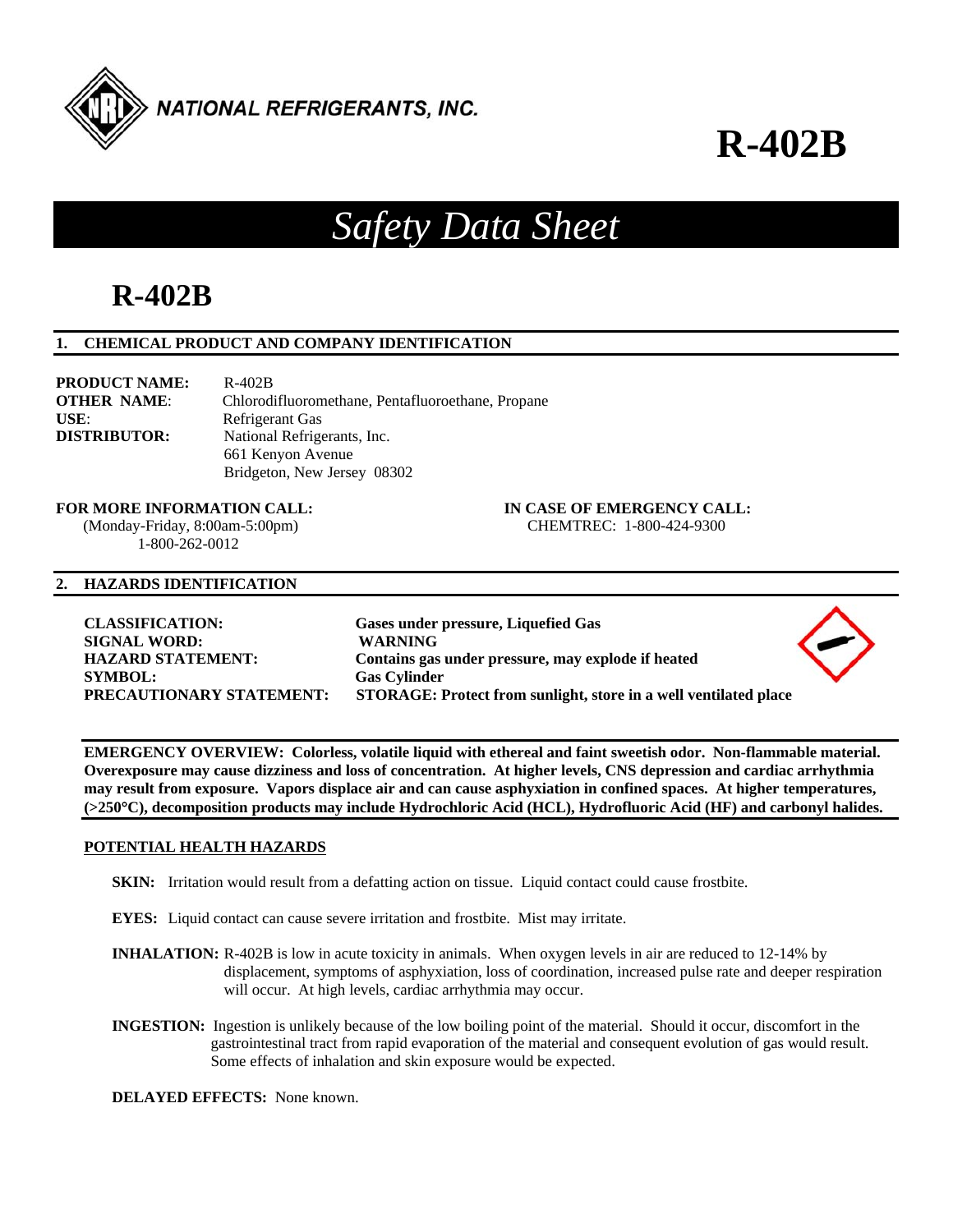

#### **3. COMPOSITION / INFORMATION ON INGREDIENTS**

#### **INGREDIENT NAME CAS NUMBER WEIGHT %**

Chlorodifluoromethane (HCFC-22) 75-45-6 60 Pentafluoroethane (HFC-125) 354-33-6 38 Propane (R-290) 74-98-6 2

#### **COMMON NAME and SYNONYMS**

R-402B; HCFC-402B

There are no impurities or stabilizers that contribute to the classification of the material identified in Section 2

#### **4. FIRST AID MEASURES**

- **SKIN:** Promptly flush skin with water until all chemical is removed. If there is evidence of frostbite, bathe (do not rub) with lukewarm (not hot) water. If water is not available, cover with a clean, soft cloth or similar covering. Get medical attention if symptoms persist.
- **EYES:** Immediately flush eyes with large amounts of water for at least 15 minutes (in case of frostbite water should be lukewarm, not hot) lifting eyelids occasionally to facilitate irrigation. Get medical attention if symptoms persist.
- **INHALATION:** Immediately remove to fresh air. If breathing has stopped, give artificial respiration. Use oxygen as required, provided a qualified operator is available. Get medical attention. Do not give epinephrine (adrenaline).
- **INGESTION:** Ingestion is unlikely because of the physical properties and is not expected to be hazardous. Do not induce vomiting unless instructed to do so by a physician.
- **ADVICE TO PHYSICIAN:** Because of the possible disturbances of cardiac rhythm, catecholamine drugs, such as epinephrine, should be used with special caution and only in situations of emergency life support. Treatment of overexposure should be directed at the control of symptoms and the clinical conditions.

#### **5. FIRE FIGHTING MEASURES**

#### **FLAMMABLE PROPERTIES**

**FLASH POINT:** Gas, not applicable per DOT regulations **FLASH POINT METHOD:** Not applicable **AUTOIGNITION TEMPERATURE:** Not determined **UPPER FLAME LIMIT (volume % in air):** None\* **LOWER FLAME LIMIT (volume % in air):** None\* \*Based on ASHRAE Standard 34 with match ignition **FLAME PROPAGATION RATE (solids):** Not applicable **OSHA FLAMMABILITY CLASS:** Not applicable

#### **EXTINGUISHING MEDIA:**

Use any standard agent – choose the one most appropriate for type of surrounding fire (material itself is not flammable)

**\_\_\_\_\_\_\_\_\_\_\_\_\_\_\_\_\_\_\_\_\_\_\_\_\_\_\_\_\_\_\_\_\_\_\_\_\_\_\_\_\_\_\_\_\_\_\_\_\_\_\_\_\_\_\_\_\_\_\_\_\_\_\_\_\_\_\_\_\_\_\_\_\_\_\_\_\_\_\_\_\_\_\_\_\_\_\_\_\_\_\_\_\_\_\_\_\_\_\_\_\_\_\_\_\_\_\_\_**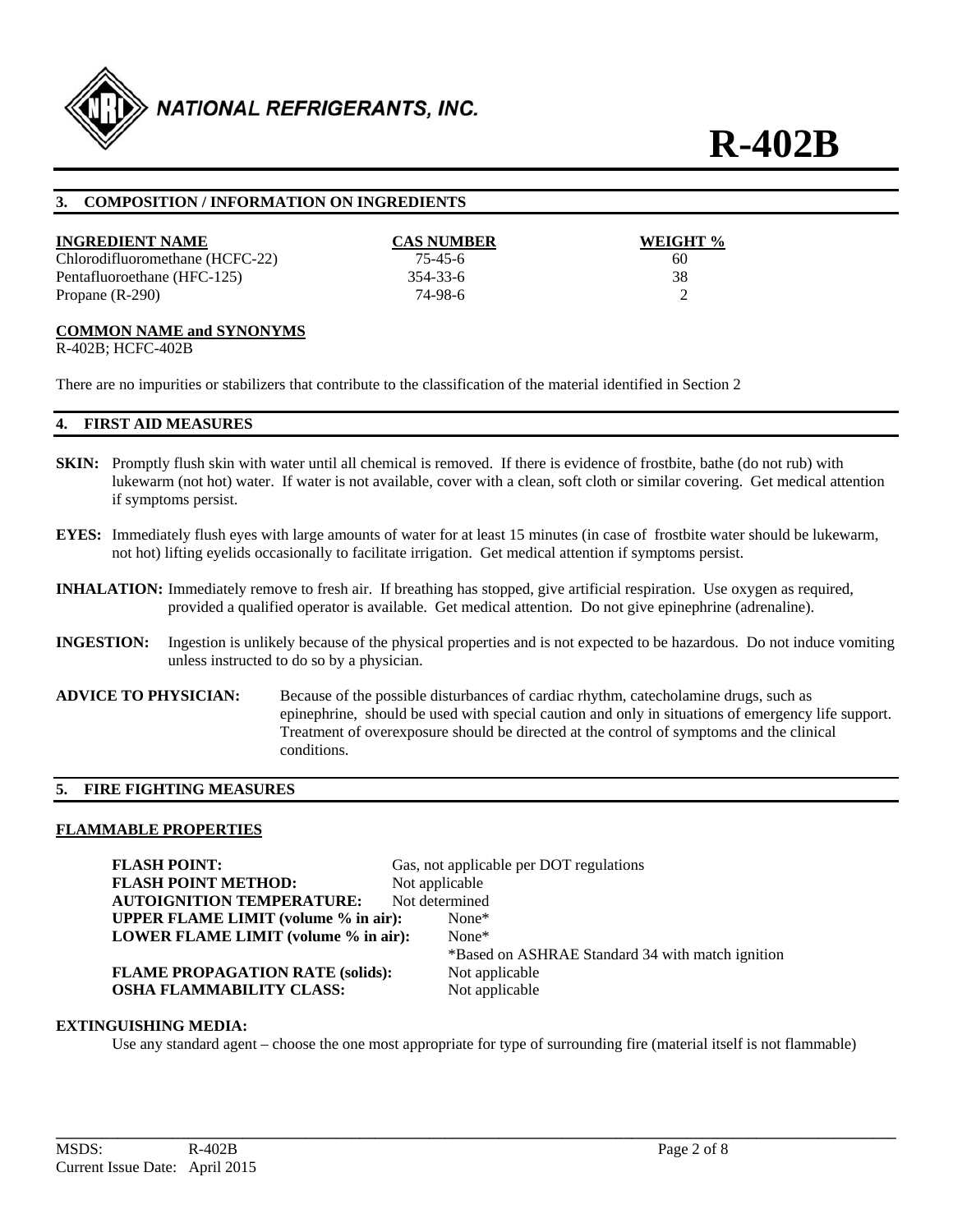

#### **UNUSUAL FIRE AND EXPLOSION HAZARDS:**

 R-402B is not flammable at ambient temperatures and atmospheric pressure. However, this material will become combustible when mixed with air under pressure and exposed to strong ignition sources. Contact with certain reactive metals may result in formation of explosive or exothermic reactions under specific conditions (e.g. very high temperatures and/or appropriate pressures).

#### **SPECIAL FIRE FIGHTING PRECAUTIONS/INSTRUCTIONS**:

 Firefighters should wear self-contained, NIOSH-approved breathing apparatus for protection against possible toxic decomposition products. Proper eye and skin protection should be provided. Use water spray to keep fire-exposed containers cool.

#### **6. ACCIDENTAL RELEASE MEASURES**

**IN CASE OF SPILL OR OTHER RELEASE:** (Always wear recommended personal protective equipment.) Evacuate unprotected personnel. Product dissipates upon release. Protected personnel should remove ignition sources and shut off leak, if without risk, and provide ventilation. Unprotected personnel should not return to the affected area until air has been tested and determined safe, including low-lying areas.

#### **Spills and releases may have to be reported to Federal and/or local authorities. See Section 15 regarding reporting requirements.**

#### **7. HANDLING AND STORAGE**

**NORMAL HANDLING:** (Always wear recommended personal protective equipment.) Avoid breathing vapors and liquid contact with eyes, skin or clothing. Do not puncture or drop cylinders, expose them to open flame or excessive heat. Use authorized cylinders only. Follow standard safety precautions for handling and use of compressed gas cylinders.

R-402B should not be mixed with air above atmospheric pressure for leak testing or any other purpose.

#### **STORAGE RECOMMENDATIONS:**

 Store in a cool, well-ventilated area of low fire risk and out of direct sunlight. Protect cylinder and its fittings from physical damage. Storage in subsurface locations should be avoided. Close valve tightly after use and when empty.

#### **INCOMPATIBILITIES:**

Freshly abraded aluminum surfaces at specific temperatures and pressures may cause a strong exothermic reaction. Chemically reactive metals: potassium, calcium, powdered aluminum, magnesium, and zinc.

#### **8. EXPOSURE CONTROLS / PERSONAL PROTECTION**

#### **ENGINEERING CONTROLS:**

 Provide local ventilation at filling zones and areas where leakage is probable. Mechanical (general) ventilation may be adequate for other operating and storage areas.

#### **PERSONAL PROTECTIVE EQUIPMENT**

#### **SKIN PROTECTION:**

 Skin contact with refrigerant may cause frostbite. General work clothing and gloves (leather) should provide adequate protection. If prolonged contact with the liquid or gas is anticipated, insulated gloves constructed of PVA, neoprene or butyl rubber should be used. Any contaminated clothing should be promptly removed and washed

**\_\_\_\_\_\_\_\_\_\_\_\_\_\_\_\_\_\_\_\_\_\_\_\_\_\_\_\_\_\_\_\_\_\_\_\_\_\_\_\_\_\_\_\_\_\_\_\_\_\_\_\_\_\_\_\_\_\_\_\_\_\_\_\_\_\_\_\_\_\_\_\_\_\_\_\_\_\_\_\_\_\_\_\_\_\_\_\_\_\_\_\_\_\_\_\_\_\_\_\_\_\_\_\_\_\_\_\_**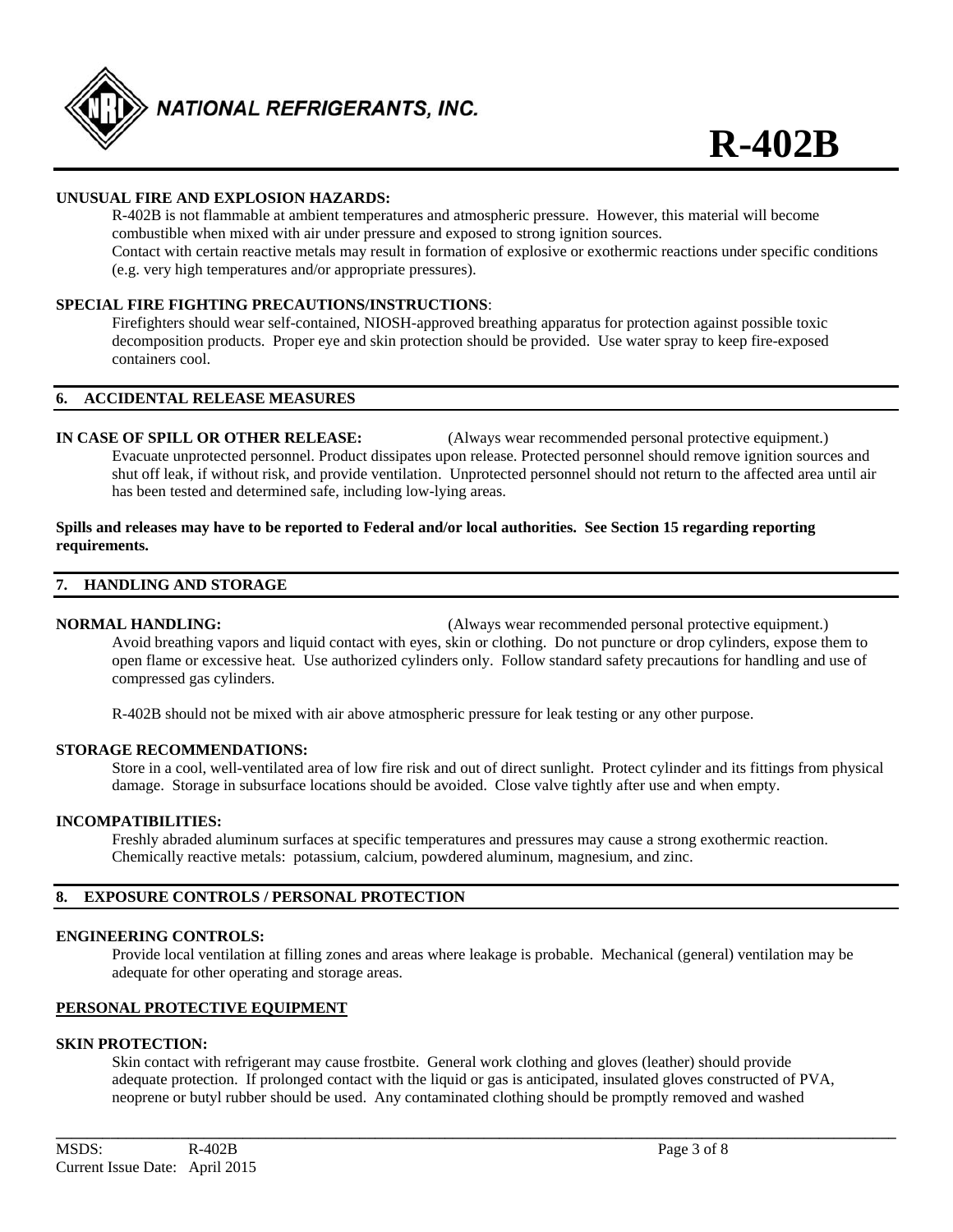

before reuse.

#### **EYE PROTECTION:**

 For normal conditions, wear safety glasses. Where there is reasonable probability of liquid contact, wear chemical safety goggles.

#### **RESPIRATORY PROTECTION:**

 None generally required for adequately ventilated work situations. For accidental release or non-ventilated situations, or release into confined space, where the concentration may be above the PEL of 1,000 ppm, use a self-contained, NIOSH approved breathing apparatus or supplied air respirator. For escape: use the former or a NIOSH-approved gas mask with organic vapor canister.

#### **ADDITIONAL RECOMMENDATIONS:**

 Where contact with liquid is likely, such as in a spill or leak, impervious boots and clothing should be worn. High dose-level warning signs are recommended for areas of principle exposure. Provide eyewash stations and quick-drench shower facilities at convenient locations. For tank cleaning operations, see OSHA regulations, 29 CFR 1910.132 and 29 CFR 1910.133.

#### **EXPOSURE GUIDELINES**

| <b>INGREDIENT NAME</b> | <b>ACGIH TLV</b>       | <b>OSHA PEL</b>        | <b>OTHER LI</b> |
|------------------------|------------------------|------------------------|-----------------|
| Chlorodifluoromethane  | $1000$ ppm TWA $(8hr)$ | 1000 ppm TWA $(8hr)$   | None            |
| Pentafluoroethane      | None                   | None                   | $*1000$ ppm     |
| Propane                | $2500$ ppm TWA $(8hr)$ | $1000$ ppm TWA $(8hr)$ | None            |

*OTHER LIMIT*  $*1000$  ppm TWA (8hr)

\* = Workplace Environmental Exposure Level (AIHA)

**OTHER EXPOSURE LIMITS FOR POTENTIAL DECOMPOSITION PRODUCTS:**  Hydrogen Fluoride: ACGIH TLV: 2 ppm ceiling, 0.5ppm TLV-TWA

#### **9. PHYSICAL AND CHEMICAL PROPERTIES**

| <b>APPEARANCE:</b><br><b>PHYSICAL STATE:</b><br><b>MOLECULAR WEIGHT:</b><br><b>CHEMICAL FORMULA:</b>                                                                                                                    | Clear, colorless liquid and vapor<br>Gas at ambient temperatures<br>94.7<br>$CHCIF2 CHF2CF3, CH3CH2CH3$                                                  |  |
|-------------------------------------------------------------------------------------------------------------------------------------------------------------------------------------------------------------------------|----------------------------------------------------------------------------------------------------------------------------------------------------------|--|
| <b>ODOR:</b><br><b>SPECIFIC GRAVITY</b> (water $= 1.0$ ):<br><b>SOLUBILITY IN WATER (weight %):</b><br>$pH$ :<br><b>BOILING POINT:</b><br><b>FREEZING POINT:</b><br><b>VAPOR PRESSURE:</b>                              | Faint ethereal odor<br>1.14 @ 21.1 °C (70 °F)<br>Unknown<br>Neutral<br>$-47.4$ °C (-53.3°F)<br>Not determined<br>145.8 psia @ 70°F<br>328.3 psia @ 130°F |  |
| VAPOR DENSITY $(air = 1.0)$ :<br><b>EVAPORATION RATE:</b><br>% VOLATILES:<br><b>ODOR THRESHHOLD:</b><br><b>FLAMMABILITY:</b><br><b>LEL/UEL:</b><br><b>RELATIVE DENSITY:</b><br><b>PARTITION COEFF</b> (n-octanol/water) | 3.3<br><b>COMPARED TO:</b> $CC14 = 1$<br>>1<br>100<br>Not established<br>Not applicable<br>None/None<br>1.14 g/cm3 at 21.1 C<br>Not applicable           |  |

**\_\_\_\_\_\_\_\_\_\_\_\_\_\_\_\_\_\_\_\_\_\_\_\_\_\_\_\_\_\_\_\_\_\_\_\_\_\_\_\_\_\_\_\_\_\_\_\_\_\_\_\_\_\_\_\_\_\_\_\_\_\_\_\_\_\_\_\_\_\_\_\_\_\_\_\_\_\_\_\_\_\_\_\_\_\_\_\_\_\_\_\_\_\_\_\_\_\_\_\_\_\_\_\_\_\_\_\_**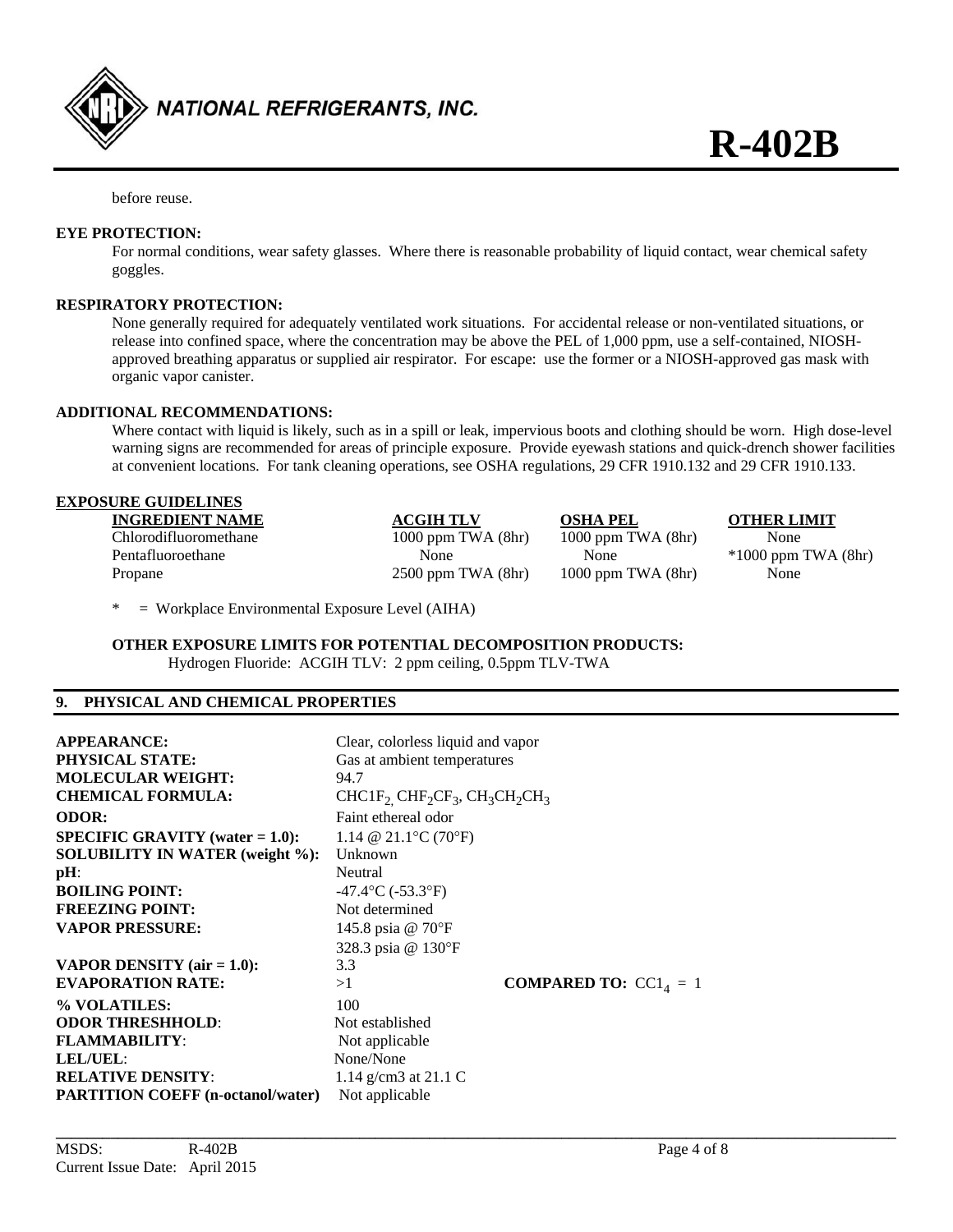

#### **AUTO IGNITION TEMP:** Not Determined **DECOMPOSITION TEMPERATURE**: >250˚C **VISCOSITY:** Not applicable **FLASH POINT:** Not applicable

(Flash point method and additional flammability data are found in Section 5.)

#### **10. STABILITY AND REACTIVITY**

#### **NORMALLY STABLE: (CONDITIONS TO AVOID):**

The product is stable.

 Do not mix with oxygen or air above atmospheric pressure. Any source of high temperature, such as lighted cigarettes, flames, hot spots or welding may yield toxic and/or corrosive decomposition products.

#### **INCOMPATIBILITIES:**

 (Under specific conditions: e.g. very high temperatures and/or appropriate pressures) – Freshly abraded aluminum surfaces (may cause strong exothermic reaction). Chemically active metals: potassium, calcium, powdered aluminum, magnesium and zinc.

#### **HAZARDOUS DECOMPOSITION PRODUCTS:**

Halogens, halogen acids and possibly carbonyl halides.

#### **HAZARDOUS POLYMERIZATION:**

Will not occur.

#### **11. TOXICOLOGICAL INFORMATION**

#### **IMMEDIATE (ACUTE) EFFECTS:**

HCFC-22: LC<sub>50</sub>: Inhalation 4 hr. (rat) - > 250,000 ppm / Cardiac Sensitization threshold (dog) > 50,000 ppm HFC-125: LC<sub>50</sub>: Inhalation 4 hr. (rat) - > 800,000 ppm / Cardiac Sensitization threshold (dog) 75,000 ppm

#### **DELAYED (SUBCHRONIC AND CHRONIC) EFFECTS:**

| $HCFC-22:$ | Subchronic NOEL $(rat) - 10,000$ ppm                                             |
|------------|----------------------------------------------------------------------------------|
| $HEC-125:$ | Teratogenic NOEL (rat and rabbit) $-50,000$ ppm                                  |
|            | Subchronic inhalation (rat) NOEL - $\geq$ 50,000 ppm / Chronic NOEL - 10,000 ppm |

#### **REPEATED DOSE TOXICITY:**

 Lifetime inhalation exposure of male rats was associated with a small increase in salivary gland fibrosarcomas. **POTENTIAL HEALTH HAZARDS** 

**SKIN:** Irritation would result from a defatting action on tissue. Liquid contact could cause frostbite.

**EYES:** Liquid contact can cause severe irritation and frostbite. Mist may irritate.

- **INHALATION:** R-402B is low in acute toxicity in animals. When oxygen levels in air are reduced to 12-14% by displacement, symptoms of asphyxiation, loss of coordination, increased pulse rate and deeper respiration will occur. At high levels, cardiac arrhythmia may occur.
- **INGESTION:** Ingestion is unlikely because of the low boiling point of the material. Should it occur, discomfort in the gastrointestinal tract from rapid evaporation of the material and consequent evolution of gas would result. Some effects of inhalation and skin exposure would be expected.

**\_\_\_\_\_\_\_\_\_\_\_\_\_\_\_\_\_\_\_\_\_\_\_\_\_\_\_\_\_\_\_\_\_\_\_\_\_\_\_\_\_\_\_\_\_\_\_\_\_\_\_\_\_\_\_\_\_\_\_\_\_\_\_\_\_\_\_\_\_\_\_\_\_\_\_\_\_\_\_\_\_\_\_\_\_\_\_\_\_\_\_\_\_\_\_\_\_\_\_\_\_\_\_\_\_\_\_\_** 

**R-402B**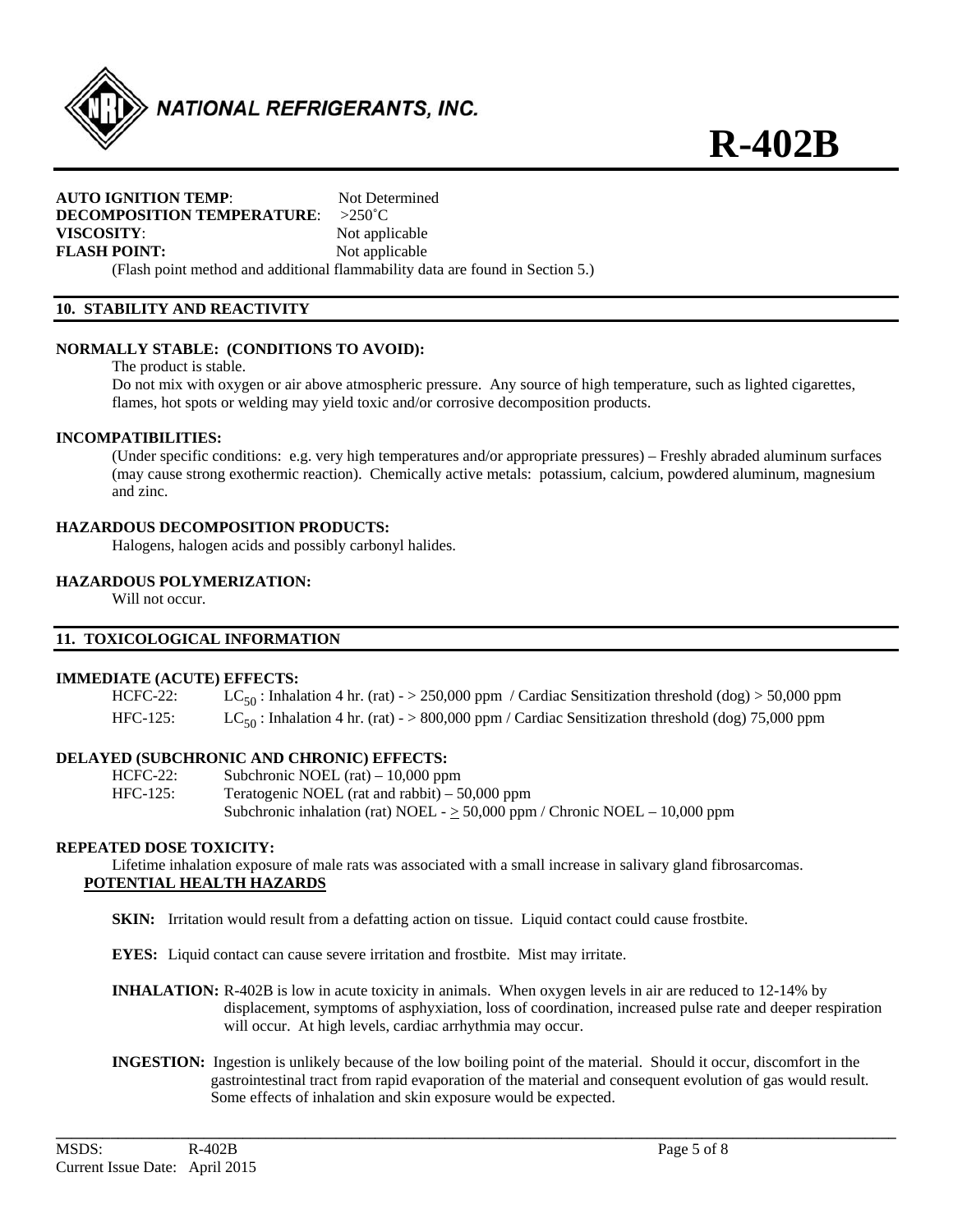## **DELAYED EFFECTS:** None known.

### **Ingredients found on one of the OSHA designated carcinogen lists are listed below.**

#### **FURTHER INFORMATION:**

 Acute effects of rapid evaporation of the liquid may cause frostbite. Vapors are heavier than air and can displace oxygen causing difficulty breathing or suffocation. May cause cardiac arrhythmia.

#### **INGREDIENT NAME NTP STATUS IARC STATUS OSHA LIST**

No ingredients listed in this section

### **OTHER DATA:**

 Lifetime exposure of male rats to HCFC-22 was associated with a small increase in salivary gland fibrosarcomas HFC-125: Not active in four genetic studies

### **12. ECOLOGICAL INFORMATION**

**Degradability (BOD):** R-402B is a gas at room temperature; therefore, it is unlikely to remain in water. **Octanol Water Partition Coefficient:** Unknown for mixture

### **13. DISPOSAL CONSIDERATIONS**

#### **RCRA**

**Is the unused product a RCRA hazardous waste if discarded?** Not a hazardous waste. **If yes, the RCRA ID number is:** Not applicable.

**OTHER DISPOSAL CONSIDERATIONS:** 

Disposal must comply with federal, state, and local disposal or discharge laws. R-402B is subject to U.S. Environmental Protection Agency Clean Air Act Regulations Section 608 in 40 CFR Part 82 regarding refrigerant recycling.

The information offered here is for the product as shipped. Use and/or alterations to the product such as mixing with other materials may significantly change the characteristics of the material and alter the RCRA classification and the proper disposal method.

#### **14. TRANSPORT INFORMATION**

**US DOT ID NUMBER:** UN3163 **US DOT PROPER SHIPPING NAME:** Liquefied Gas n.o.s. (Chlorodifluoromethane, Pentafluoroethane, Propane) **US DOT HAZARD CLASS:** 2.2 **US DOT PACKING GROUP:** Not applicable

For additional information on shipping regulations affecting this material, contact the information number found in Section 1.

#### **15. REGULATORY INFORMATION**

#### **TOXIC SUBSTANCES CONTROL ACT (TSCA)**

**TSCA INVENTORY STATUS:** Components listed on the TSCA inventory

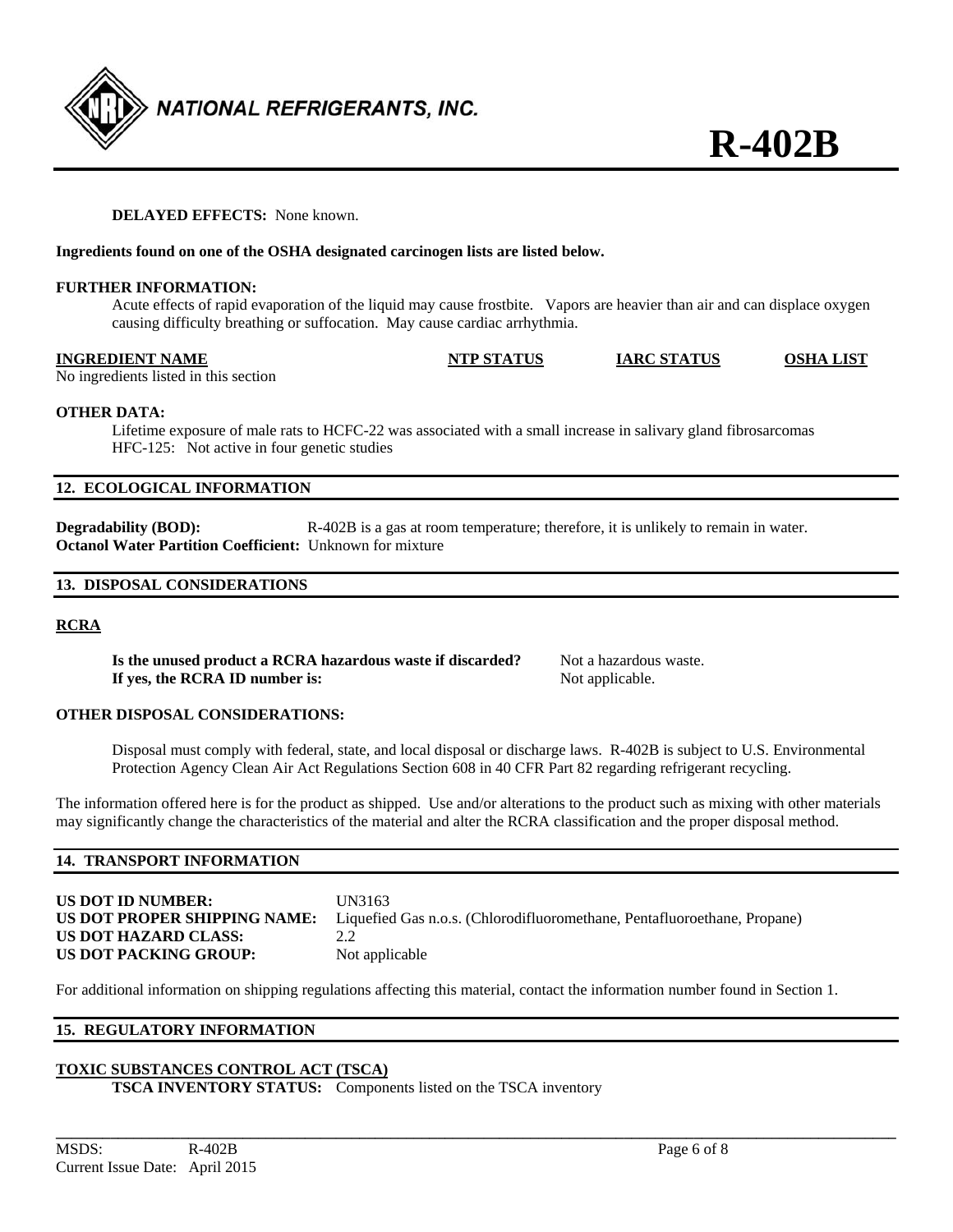

**OTHER TSCA ISSUES:** Subject to Section 12 (b) export notification. May contain 0-10ppm Ethane, 2-chloro-1,1,1-trifluoro CAS # 75-88-7

#### **SARA TITLE III / CERCLA**

"Reportable Quantities" (RQs) and/or "Threshold Planning Quantities" (TPQs) exist for the following ingredients.

**INGREDIENT NAME SARA / CERCLA RQ (lb.) SARA EHS TPQ (lb.)**

No ingredients listed in this section

**Spills or releases resulting in the loss of any ingredient at or above its RQ requires immediate notification to the National Response Center [(800) 424-8802] and to your Local Emergency Planning Committee.** 

**SECTION 311 HAZARD CLASS:** IMMEDIATE PRESSURE

#### **SARA 313 TOXIC CHEMICALS:**

The following ingredients are SARA 313 "Toxic Chemicals". CAS numbers and weight percents are found in Section 2.

#### **INGREDIENT NAME COMMENT**

No ingredients listed in this section

In addition to the ingredients found in Section 2, the following are listed for state right-to-know purposes.

**INGREDIENT NAME WEIGHT % COMMENT** 

No ingredients listed in this section

#### **ADDITIONAL REGULATORY INFORMATION:**

R-402B is subject to U.S. Environmental Protection Agency Clean Air Act Regulations at 40 CFR Part 82.

**WARNING: Do not vent** to the atmosphere. To comply with provisions of the U.S. Clean Air Act, any residual must be recovered. **Contains R-22**, a HCFC substance which harms public health and the environment by destroying ozone in the upper atmosphere. Destruction of the ozone layer can lead to increased ultraviolet radiation which, with excess exposure to sunlight, can lead to an increase in skin cancer and eye cataracts. **Contains Pentafluoroethane (HFC-125) and propane**, greenhouse gases which may contribute to global warming.

#### **WHMIS CLASSIFICATION (CANADA):**

 This product has been evaluated in accordance with the hazard criteria of the CPR and the MSDS contains all the information required by the CPR.

**\_\_\_\_\_\_\_\_\_\_\_\_\_\_\_\_\_\_\_\_\_\_\_\_\_\_\_\_\_\_\_\_\_\_\_\_\_\_\_\_\_\_\_\_\_\_\_\_\_\_\_\_\_\_\_\_\_\_\_\_\_\_\_\_\_\_\_\_\_\_\_\_\_\_\_\_\_\_\_\_\_\_\_\_\_\_\_\_\_\_\_\_\_\_\_\_\_\_\_\_\_\_\_\_\_\_\_\_** 

#### **FOREIGN INVENTORY STATUS:**

EU – EINECS # 2008719 – HCFC-22 # 2065578 – HFC-125 # 2008279 – Propane

### **16. OTHER INFORMATION**

| <b>CURRENT ISSUE DATE:</b>  | April, 2015    |
|-----------------------------|----------------|
| <b>PREVIOUS ISSUE DATE:</b> | November, 2012 |